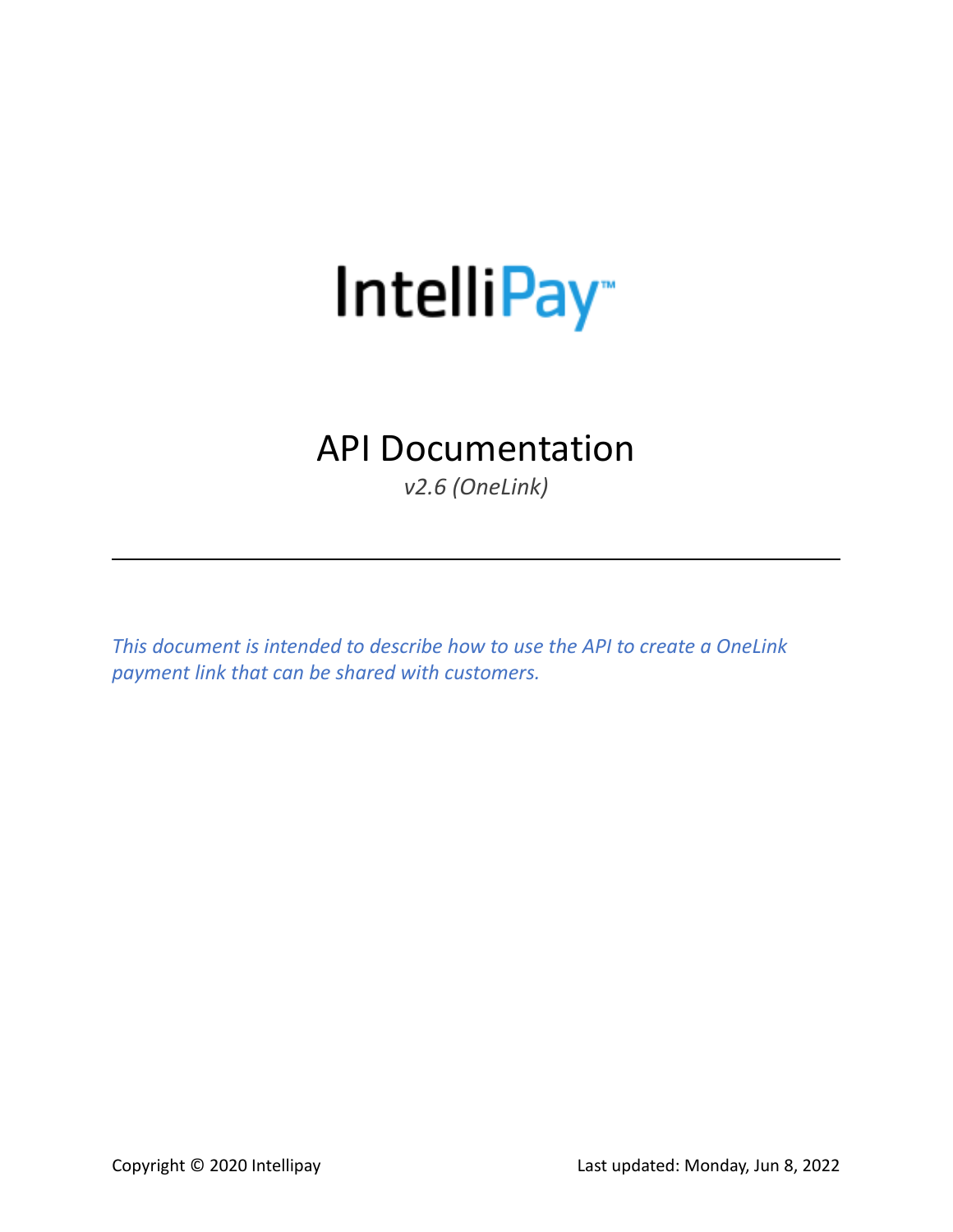#### **Method**

## **generate\_lightbox\_url**

#### **Description**

This method returns a url that can be sent to your customers for them to make a payment on your account.

#### **Endpoint**

https://secure.cpteller.com/api/custapi.cfc?method=generate\_lightbox\_url

#### **Parameters**

Required Arguments (POST):

| Argument    | Type          | <b>Required</b> | <b>Default</b> | <b>Description</b>       |
|-------------|---------------|-----------------|----------------|--------------------------|
| merchantkey | <b>String</b> | Yes             |                | Your unique merchant key |
| apikey      | <b>String</b> | Yes             |                | Your unique API key      |

Optional Arguments (POST):

| Argument | <b>Type</b>   | <b>Required</b> | <b>Default</b> | <b>Description</b>       |
|----------|---------------|-----------------|----------------|--------------------------|
| expires  | Integer       | No.             |                | Number of minutes        |
|          |               |                 |                | until the link expires   |
|          |               |                 |                | (Max value is 10080)     |
|          |               |                 |                | which is one week)       |
| amount   | Decimal       | No              |                | Include an amount to     |
|          |               |                 |                | lock the amount field to |
|          |               |                 |                | the value sent.          |
| username | <b>String</b> | No              |                | The name of the person   |
|          |               |                 |                | or process calling the   |
|          |               |                 |                | <b>API</b>               |
| account  | <b>String</b> | No              |                | The Customer ID or       |
|          |               |                 |                | other unique customer    |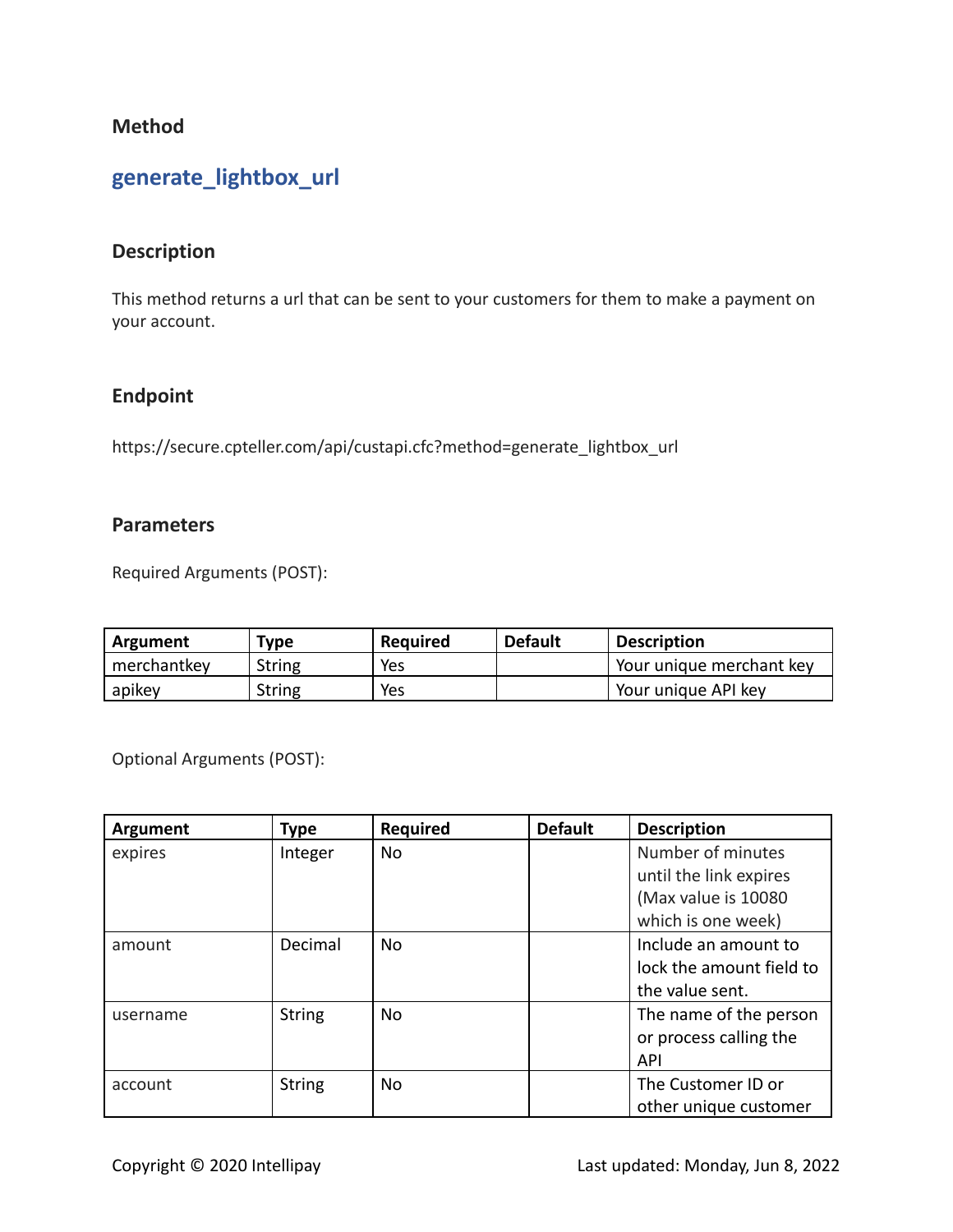|                |                |     | identifier from the       |
|----------------|----------------|-----|---------------------------|
|                |                |     | Merchant                  |
| firstname      | <b>String</b>  | No  | The first name of the     |
|                |                |     | customer                  |
| lastname       | <b>String</b>  | No. | The last name of the      |
|                |                |     | customer                  |
| createshorturl | <b>Boolean</b> | No. | Will create a short URL   |
|                |                |     | to be used in addition to |
|                |                |     | the standard URL          |
|                |                |     | returned.                 |

#### **Response examples:**

*It is required that your code ignore returned fields you do not expect. Additional fields may be added from time to time and ignoring unexpected return values ensures that your code will continue to work.*

Positive status values indicate approval.

```
Decline Sample
{
```
"status": -99, "url": "", "error": "generate lightbox url failed: invalid credentials"

}

#### *Success Sample*

#### {

"status": 1, "url": "https://secure.cpteller.com/terminal/lightbox/?a=H4sIAAA AAAAAAA3MXQuCMBSA4f9yrl3t2LQ56C5EESRGlLdTjx/BZn 6BFP33vH\_f9wvGDqtbQIEfHDgHDyxNVWfc0tegZOgBbe9\_ ohkUBjL0EUV49sANrqIdCY6iafDEsBbERITIogBrVkac\_xKRDN L\_7Kyp9vrTpi4ph7QYbzrbhOFZnjxf6xonury3x2uu40KPxcPK\_ QK/Py0QwFacAAAA", "call": "generate\_lightbox\_url", "shortUrl": " https://pay.hn/1234"

}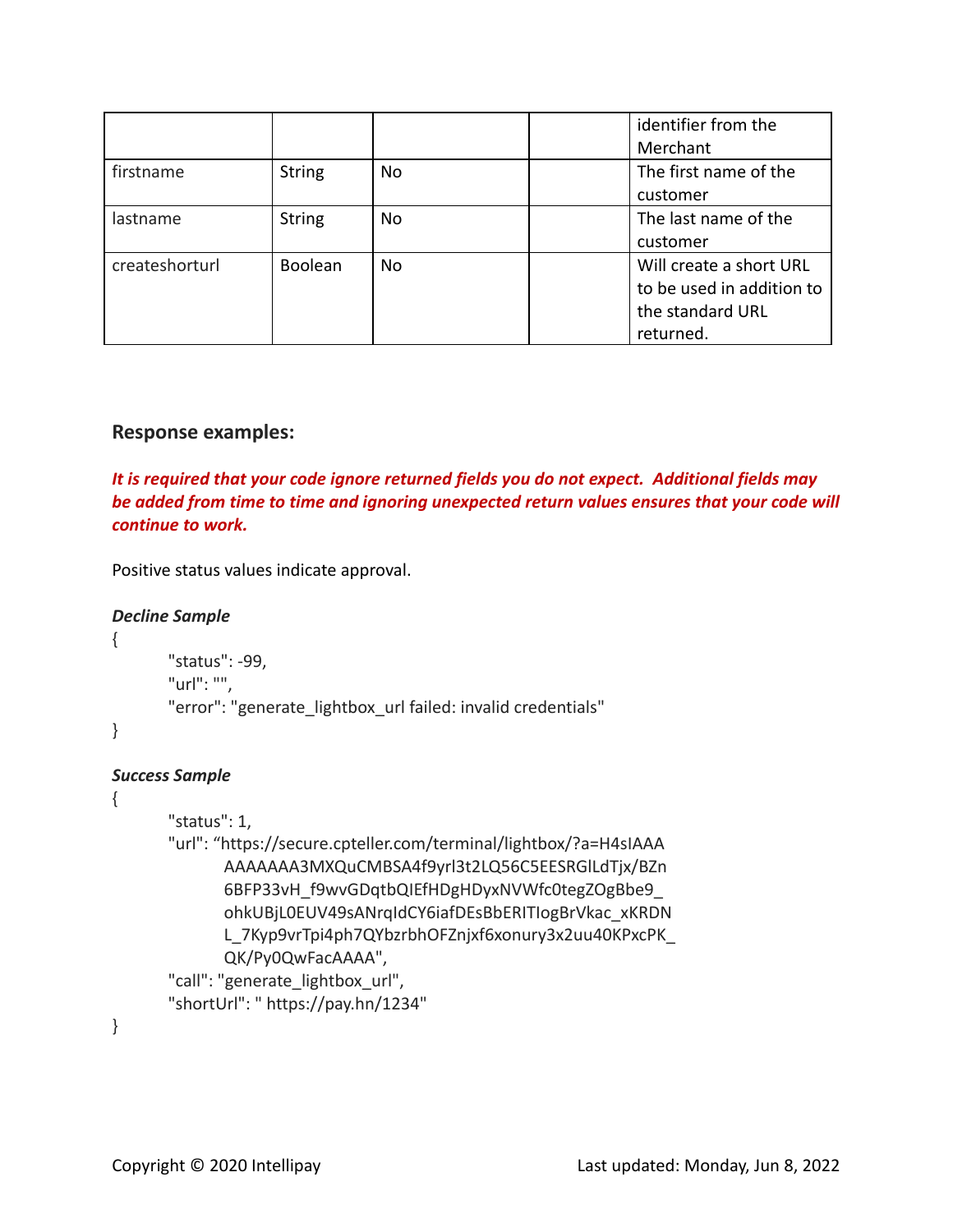#### **Returned Values**

| <b>Variable</b> | Type          | <b>Description</b>                                       |
|-----------------|---------------|----------------------------------------------------------|
| status          | Numeric       | Positive if call is successful                           |
| url             | <b>String</b> | Contains the OneLink URL that can be shared with the     |
|                 |               | customer                                                 |
| error           | <b>String</b> | Contains any relevant error message if the call is       |
|                 |               | unsuccessful                                             |
| call            | <b>String</b> | The method that was called                               |
| shortUrl        | <b>String</b> | Contains a short OneLink URL that can be shared with the |
|                 |               | customer                                                 |

#### **Method**

## **generate\_lightbox\_storeonly\_url**

#### **Description**

This method generates a URL that can be sent to your customer for them to create a customer (wallet) that you can use to process payments with their payment information. This method returns the same response types as generate\_lightbox\_url.

#### **Endpoint**

https://secure.cpteller.com/api/custapi.cfc?method=generate\_lightbox\_storeonly\_url

#### **Parameters**

Required Arguments (POST):

| Argument    | Type   | <b>Required</b> | <b>Default</b> | <b>Description</b>       |
|-------------|--------|-----------------|----------------|--------------------------|
| merchantkey | String | Yes             |                | Your unique merchant key |
| apikey      | String | Yes             |                | Your unique API key      |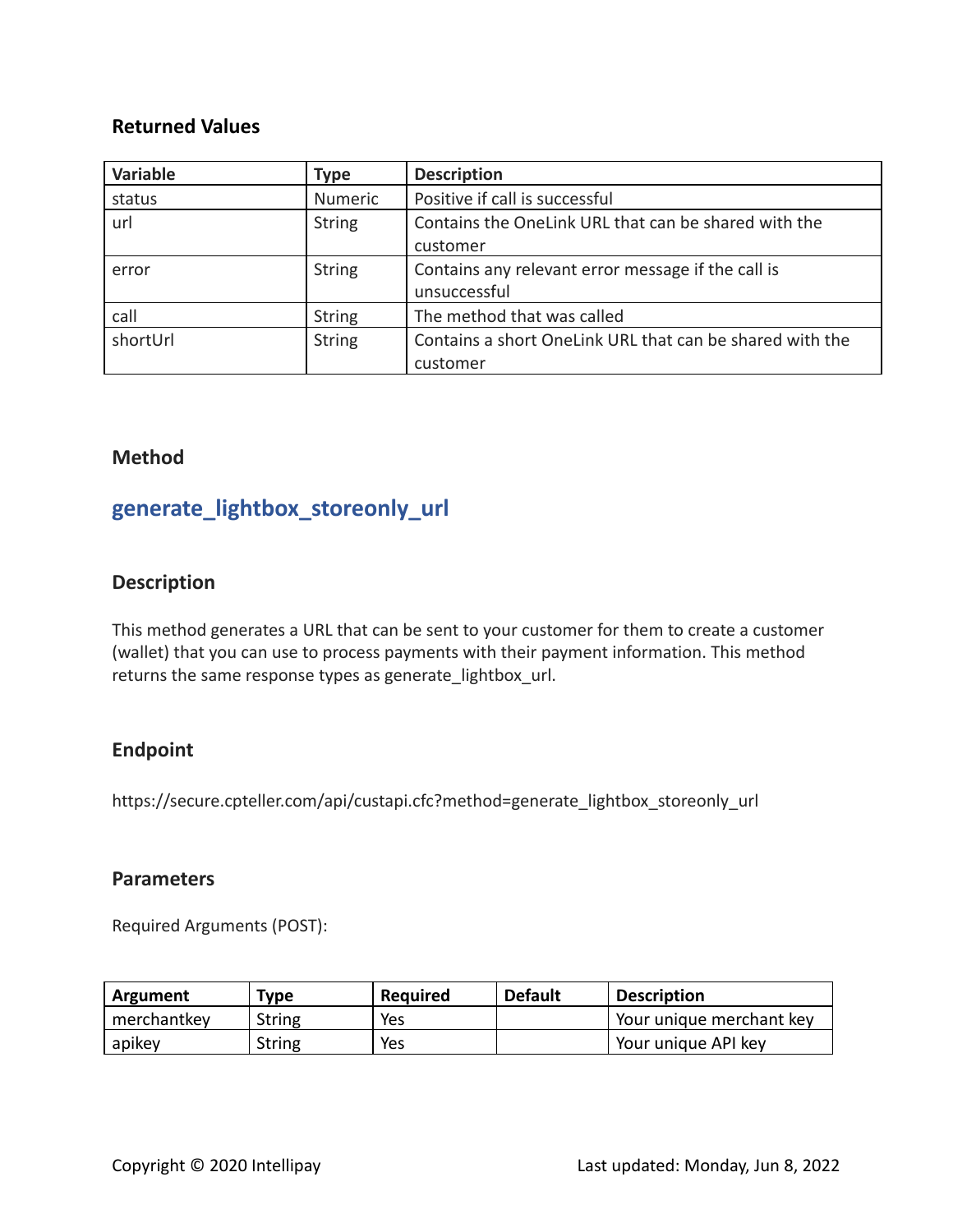Optional Arguments (POST):

| <b>Argument</b> | <b>Type</b>    | <b>Required</b> | <b>Default</b> | <b>Description</b>        |
|-----------------|----------------|-----------------|----------------|---------------------------|
| expires         | Integer        | No              |                | Number of minutes         |
|                 |                |                 |                | until the link expires    |
|                 |                |                 |                | (Max value is 10080       |
|                 |                |                 |                | which is one week)        |
| username        | <b>String</b>  | No              |                | The name of the person    |
|                 |                |                 |                | or process calling the    |
|                 |                |                 |                | <b>API</b>                |
| account         | <b>String</b>  | No              |                | The Customer ID or        |
|                 |                |                 |                | other unique customer     |
|                 |                |                 |                | identifier from the       |
|                 |                |                 |                | Merchant                  |
| firstname       | <b>String</b>  | No              |                | The first name of the     |
|                 |                |                 |                | customer                  |
| lastname        | <b>String</b>  | No              |                | The last name of the      |
|                 |                |                 |                | customer                  |
| createshorturl  | <b>Boolean</b> | No              |                | Will create a short URL   |
|                 |                |                 |                | to be used in addition to |
|                 |                |                 |                | the standard URL          |
|                 |                |                 |                | returned.                 |

#### **Response examples:**

*It is required that your code ignore returned fields you do not expect. Additional fields may be added from time to time and ignoring unexpected return values ensures that your code will continue to work.*

Positive status values indicate approval.

```
Decline Sample
{
       "status": -99,
       "url": "",
       "error": "generate_lightbox_url failed: invalid credentials"
}
```

```
Success Sample
```

```
{
```